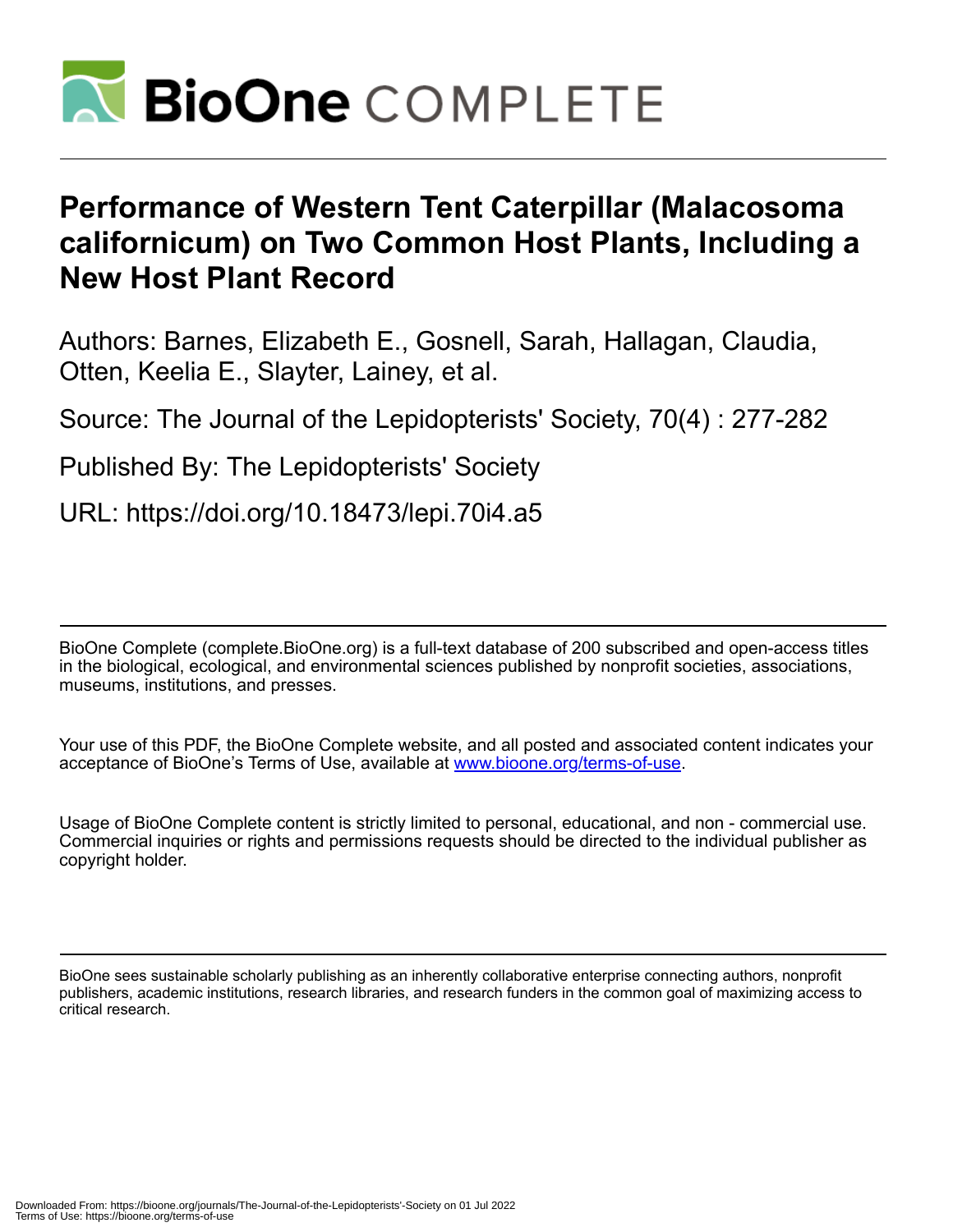## PERFORMANCE OF WESTERN TENT CATERPILLAR (*MALACOSOMA CALIFORNICUM*) ON TWO COMMON HOST PLANTS, INCLUDING A NEW HOST PLANT RECORD

## ELIZABETH E. BARNES\*, SARAH GOSNELL§, CLAUDIA HALLAGAN§, KEELIA E. OTTEN§, LAINEY SLAYTER§, AND SHANNON M. MURPHY

Department of Biological Sciences, University of Denver, F. W. Olin Hall, Room 102, 2190 E. Iliff Ave., Denver, CO 80208

\*Corresponding Author Email: elizabeth.barnes@du.edu

§Authors contributed equally to this research and are listed in alphabetical order

**ABSTRACT.** Tent caterpillars are generalists across their full host range, but display local host plant preferences. We present evidence for a new host plant record, wax currant (*Ribes cereum*), for western tent caterpillars (*Malacosoma californicum*) along the Colorado Front Range. We tested the suitability of wax currant as a host plant for western tent caterpillars as compared to chokecherry (*Prunus virginiana*), an abundant and commonly used host plant. We measured the density of tent caterpillar tents in areas where both host plants occur to assess host plant use. We reared tent caterpillar larvae on both host plants and measured fitness effects due to host plant quality (survival, pupal mass) and natural enemies (parasitism). We did not find a relationship between host plant abundance and use by tent caterpillars and found no evidence for a preference for either host plant. We found that western tent caterpillars do not differ in pupal mass when reared on chokecherry and on wax currant in a laboratory setting, but did vary in survival with greater survival on wax currant. We found no difference in parasitism rate for larvae collected from chokecherry or wax currant. Our results suggest that wax currant is a suitable yet previously unrecorded host plant for tent caterpillar larvae.

#### **Additional key words:** novel host record, host plant use, host plant preference, *Ribes cereum*, *Prunus virginiana*

The host plants that an adult female insect selects for oviposition can determine the fitness and even survival of her offspring (Thompson 1988, Renwick 1989, Jaenike 1990). Although generalist insects have a wider range of potential host plant choices available to them than specialist insects, larval fitness for generalists is still impacted by bottom-up (e.g. host plant secondary compounds, nutrient content) and top-down (e.g. predators, parasitoids) selective pressures (e.g. Greenblatt and Barbosa 1981, Shiojiri et al. 2002, Agrawal 2005). Some generalist female insects are still choosy in their host plant selection and may even act as specialists at a local level (Fox and Morrow 1981, Thompson 2005). Female insects that lay their eggs in batches and/or have larvae with limited mobility early in development are predicted to be under strong selection to be choosy in host plant selection. For species with larvae that are restricted to the plant where their mother laid them, poor host plant choice could lead to the loss of all of an individual's progeny (Knolhoff and Heckel 2014).

Western tent caterpillars, *Malacosoma californicum* Packard (Lasiocampidae), are generalists when considered across their full geographic range, but frequently show strong host plant preferences at a local level (Powell and Opler 2009). In midsummer, tent caterpillar adult females oviposit all of their eggs in one group on a tree branch (Fitzgerald 1995). The eggs overwinter on the branch and hatch in the early spring. Although it has not been verified, it is believed that the

larvae primarily stay on the host plant that their mother selects (Fitzgerald 1995). It is therefore important that she select a plant that will allow her offspring to thrive. Tent caterpillars feed gregariously as larvae through their penultimate instar before dispersing. Larvae construct silk tents that last through the summer and, occasionally, into the next year. While tent caterpillars can have large-scale impacts on tree health, they rarely kill their host plants (Cooke et al. 2012).

Western tent caterpillars are commonly found on *Prunus* spp. (Fitzgerald 1995, Powell and Opler 2009) and are frequently found feeding on chokecherry (*Prunus virginiana* L. (Rosaceae)) on the eastern slope of the Rocky Mountains of Colorado (personal observation). Here we report on an additional common, but previously unrecorded, tent caterpillar host plant: wax currant, *Ribes cereum* Dougl. (Grossulariaceae). Whether wax currant is as commonly used as chokecherry or a high quality host plant has not been previously tested. Host plant preference may be revealed in the relationship between the relative abundance of a host plant in an area and the proportion of that host plant used by the herbivore (Fig. 1).

We had three research objectives. First, we assessed the frequency of host plant use by tent caterpillars for both chokecherry and wax currant by establishing transects and recording all plants with tent caterpillar tents. In addition, we counted the number of tents per plant and used these data in association with host plant abundance to assess host plant preference. Second, we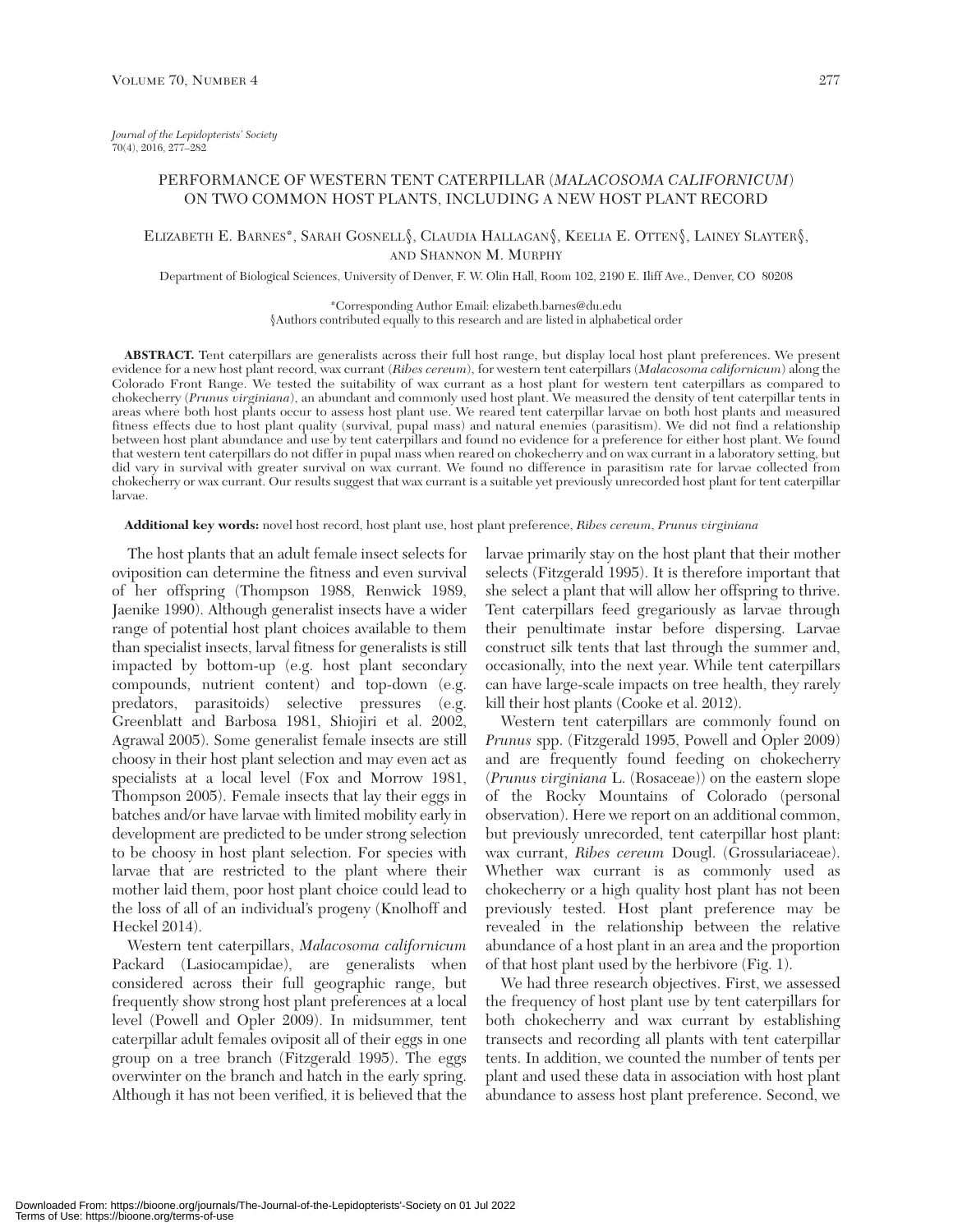

FIG. 1. Potential outcomes of host plant surveys testing host plant preference of tent caterpillars. We predicted that host plant preference would be reflected by the proportion of a species of host plant available in a transect (number of individuals of a focal plant species in a transect divided by the total number of potential host plant individuals in that transect) compared to the proportion of larvae that use that host plant (number of tent caterpillar tents on the focal host plant species divided by the total number of tent caterpillar tents in a transect). For example, if there is a low proportion of host plant A (wax currant) available compared to host plant B (chokecherry) and a high proportion of tent caterpillar tents found on host plant A, then a preference is demonstrated for host plant A because it is selected even when it is uncommon. However, if there is a high proportion of host plant A available and a low proportion of tent caterpillar tents found on host plant A, then this result suggests that host plant B is preferred. If there is no preference and tent caterpillars use plants in relation to their relative abundance, then we expect all data points to fall on the line (slope = 1). If female tent caterpillars express variation in host plant preference, then we would expect a random distribution of data with some individuals/populations preferring host plant A and others preferring host plant B.

measured tent caterpillar larval fitness on wax currant to test the quality of this newly-recorded host plant compared to a known tent caterpillar host plant, chokecherry. Third, we measured parasitism rate for tent caterpillars on the two host plants by recording the number and kind of parasitoids that emerged from larvae collected from each plant. Together this information allows us to determine whether wax currant is a superior-, inferior-, or equal-quality host plant for tent caterpillar larvae compared to the previously recorded host plant, chokecherry.

### **METHODS**

We surveyed riparian areas in the foothills of the eastern slope of the Colorado Rocky Mountains. We conducted our experiments at four sites in Colorado: Betasso Preserve (N40°1'28", W105°20'19"), Boulder Canyon Trail (N40°0'49", W105°18'35"), Red Rocks (N39°39'56'', W105°12'21''), and Centennial Cone Park (N39°45'42.3", W105°20'32.6"). At each site, chokecherry and wax currant bushes are dispersed throughout a mix of wooded areas and meadows. We selected these sites because they contain both focal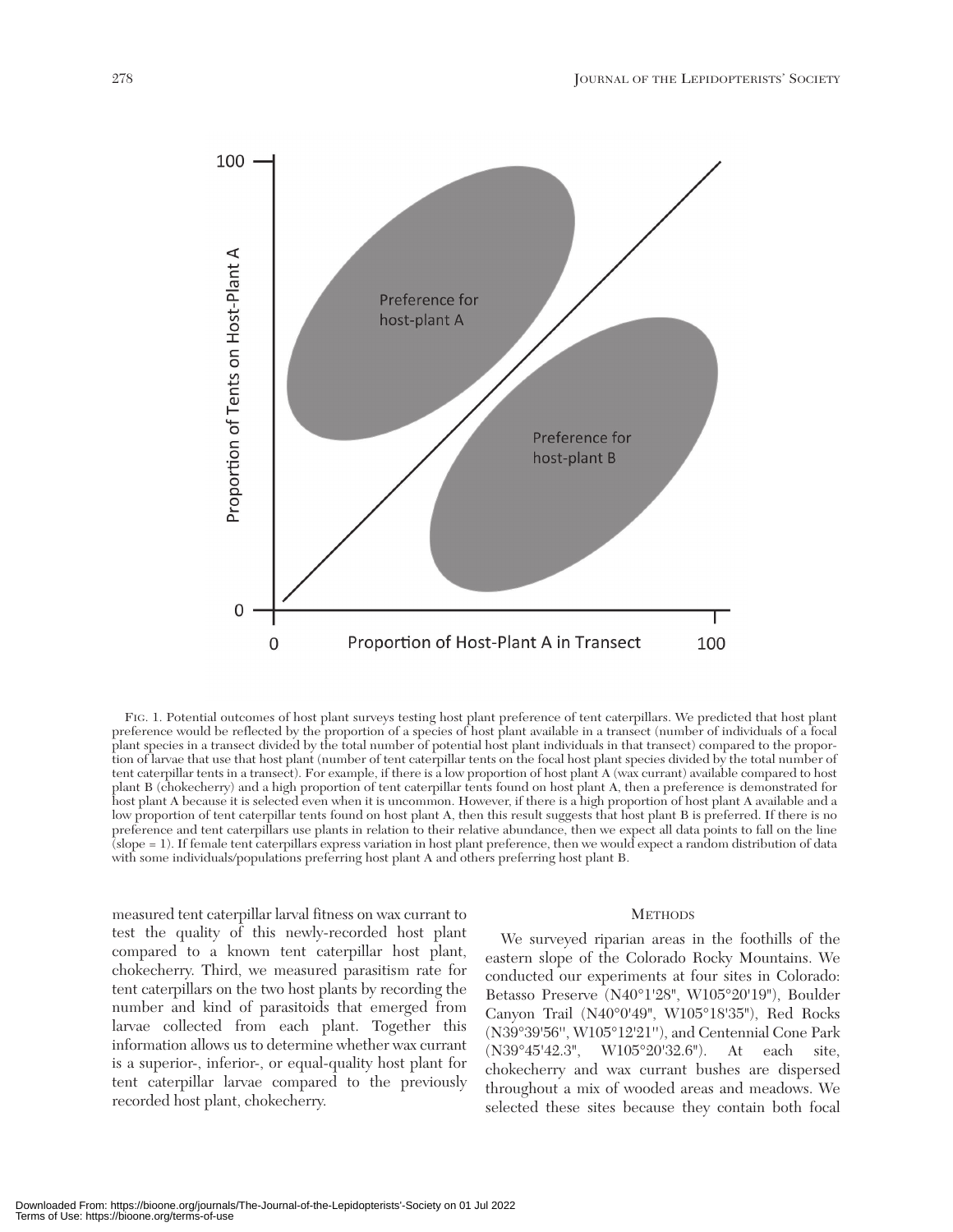

FIG. 2. Relationship between the proportion of wax currant available and the proportion tent caterpillar tents found on wax currant ( $\chi^2 = 1.4$ ,  $df = 1$ ,  $N = 35$ ,  $P = 0.\overline{2}3$ ). Site are represented with the following symbols: Betasso Preserve: square, Boulder Canyon: triangle, Centennial Cone Park: diamond, and Red Rocks: circle.

plant species and numerous western tent caterpillar tents. We surveyed all sites from April to May 2015 after tent caterpillar larvae had constructed their tents.

**Objective 1: Survey of Host Plant Use.** To measure the abundance of chokecherry and wax currant at each site and the frequency that tent caterpillar larvae use each plant species as a host, we conducted plant surveys in the summer of 2015. Our transects were 20 m by 2 m and were centered at a focal chokecherry or wax currant plant with at least one tent caterpillar tent. We surveyed 18 transects with chokecherry as the focal species (Red Rocks: n=6, Centennial Cone: n=2, Boulder Canyon: n=7, Betasso Preserve: n=3), and 23 transects with wax currant as the focal species (Red Rocks: n=3, Centennial Cone: n=12, Boulder Canyon: n=3, Betasso Preserve: n=5) for a total of 41 transects. No transects overlapped and were at least 20m apart.

For all chokecherry and wax currant plants within the transect area, we recorded the species, distance from focal tree, and the presence or absence of tent caterpillar tents; if tents were present on a plant, we also counted the number of tents.

**Objective 2: Effects of Host Plant Quality on Tent Caterpillar Fitness.** To test the effect of host plant quality on tent caterpillar fitness, we reared larvae on chokecherry and wax currant. In April, we collected 5–10 larvae in their second or third instar from 27 tents for a total of 235 larvae (Red Rocks: n= 71 larvae, Boulder Canyon: n=122 larvae, Betasso Preserve: n=42 larvae). We collected larvae from 16 chokecherry tents and 11 wax currant tents. We divided each tent into two groups; we reared half of the larvae from each tent on chokecherry, and half on wax currant. Thus, from each tent, half of the larvae were reared on their natal host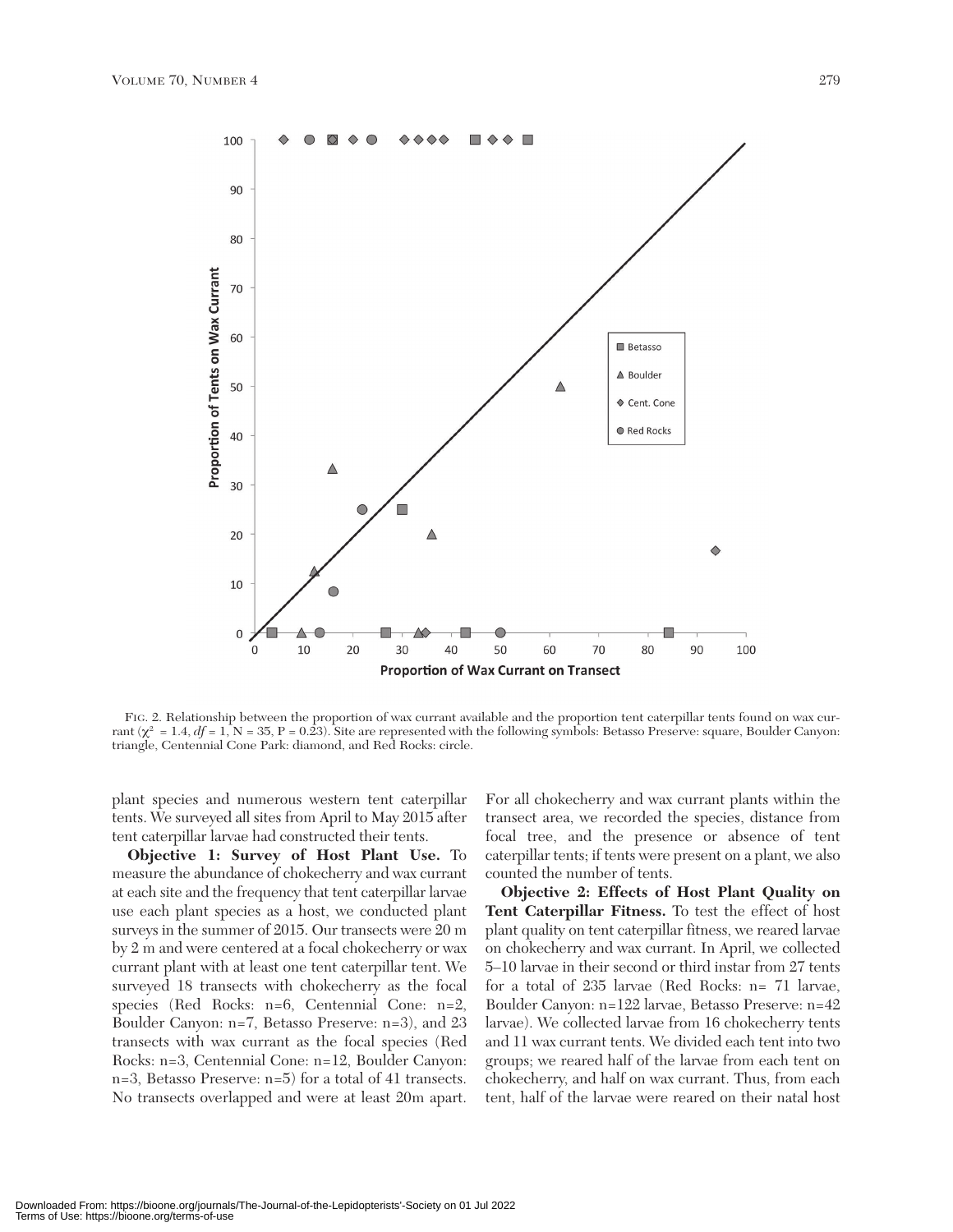

FIG. 3. Larval performance of tent caterpillar larvae reared on the four host plant treatments (chokecherry remaining on chokecherry (CC to CC), chokecherry switched to wax currant (CC to WC), wax currant remaining on wax currant (WC to WC), and wax currant switched to chokecherry (WC to CC) measured by A) larval survival  $(\chi^2 = 66.29, df = 3, N = 235, P < 0.0001)$ , B) mean female pupal mass (ANOVA:  $F_{3,33}$  =1.75, P = 0.18) and mean male pupal mass (ANOVA:  $F_{3,59}$  =2.01, P = 0.12). Female pupal<br>mass is indicated with solid bars and the letter F. Male pupal mass is indicated with str plant treatments in which larvae remained on their natal host for the duration of the experiment and gray bars indicate host plant treatments in which larvae switched host plants mid-development. Error bars show ±1 standard error. Letters indicate the treatments that are significantly different.

plant while the other half were reared on the alternate host plant for a total of four treatments (chokecherry remaining on chokecherry, chokecherry switched to wax currant, wax currant remaining on wax currant, and wax currant switched to chokecherry); if we had only reared larvae on their natal host plant, any differences in larval performance between host plants could have been attributed to maternal effects since maternal lines would have been confounded with host plant. We reared larvae in deli containers in ambient conditions according to the methods outlined in Loewy et al. (2013). Larvae were reared in groups of 5–10 per container. We fed all of the larvae every three days or as needed with host plant that we collected from Betasso Preserve and Boulder Canyon Trail. All larvae were fed leaves from both field sites to control for variation in host-plants between sites.

We measured two proximate measures of fitness: pupal mass and survival. Pupal mass is a measure of fitness for Lepidoptera as heavier female pupae produce more eggs (including for *Malacosoma* spp.; Parry et al. 2001, Loewy et al. 2013). Survival is an

important component of fitness because larvae that do not reach pupation are unable to reproduce. We measured pupal mass to the nearest 0.01 mg eight days after pupation using a using a Mettler-Toledo XP6 microbalance (Mettler-Toledo, Columbus, OH). We monitored all larvae daily for emergence. We used these fitness measurements to test the relative quality of each host plant type for tent caterpillars.

**Objective 3: Tent Caterpillar Mortality from Parasitoids.** To measure tent caterpillar mortality from parasitoids, we monitored the tent caterpillar larvae and pupae in Objective 2 for parasitoid emergence in the laboratory. We collected all parasitoids that emerged and have preserved them for future identification. We allowed parasitoids six months to emerge before the pupa was recorded as dead by other causes. We categorized parasitoids as either Diptera or Hymenoptera.

## **Data Analysis**

For Objective 1, we analyzed results from the host plant survey by comparing the proportion of wax currant in each transect (number of wax currant plants in a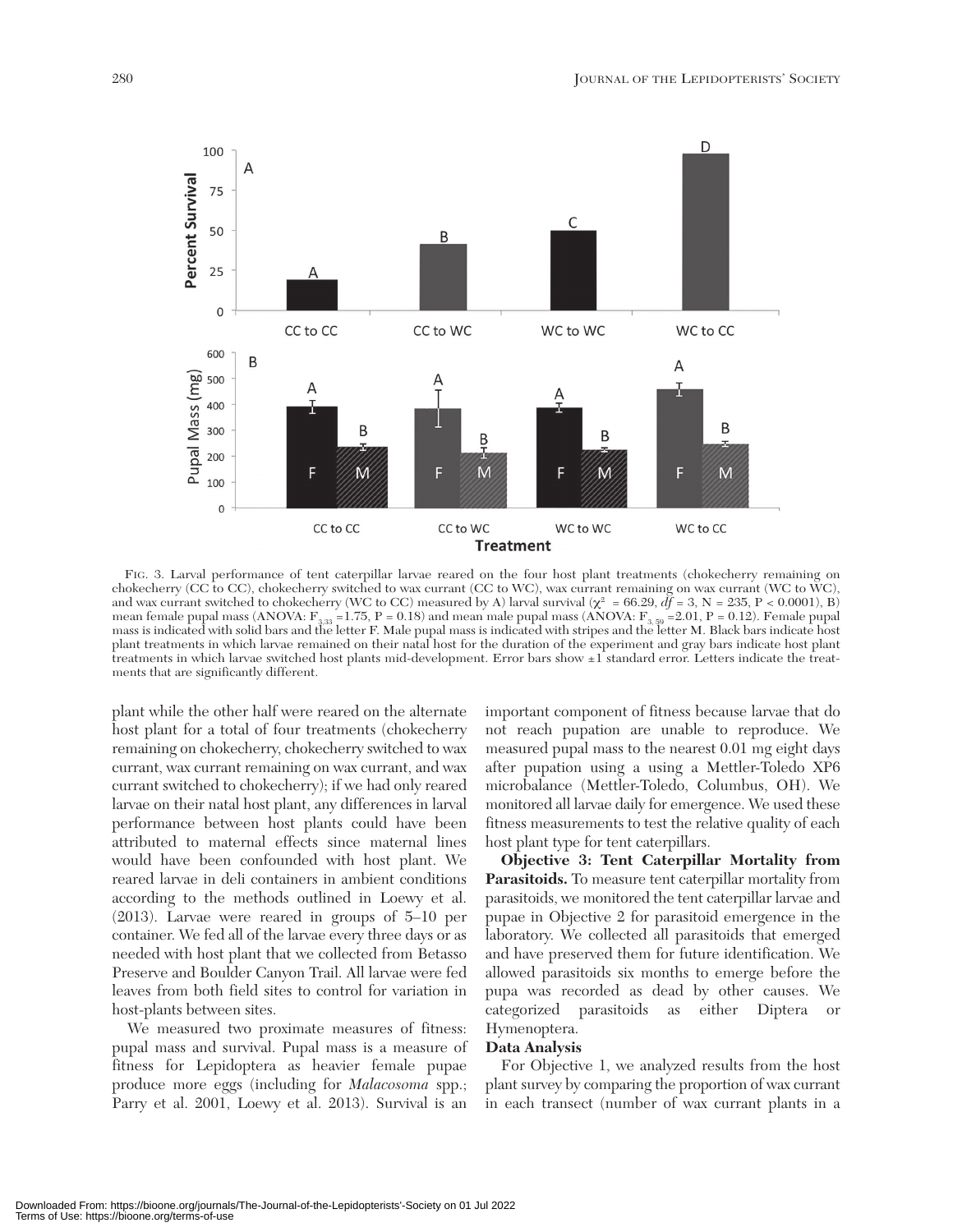transect divided by the total number of potential host plants in that transect) to the proportion of wax currant used by tent caterpillar larvae (number of tents on wax currant in a transect divided by the total number of tents in that transect). We plotted the results according to our prediction graph (Fig. 1) and counted the number of points that fell above and below the one-toone line and performed a chi square test to determine if there was a preference for one host plant. We did not include any transects that only contained wax currant or chokecherry in this analysis as we were only interested in transects where the female moths had a choice between species of host plant. For Objective 2, we analyzed larval survival using a chi square test with host plant treatment as the independent variable and survival (yes/no) as the dependent variable. We analyzed the results from the lab fitness trial using an ANOVA with host plant treatment as the independent variable, and pupal mass was the dependent variable. The pupal mass data were normally distributed for both male and female pupae. For Objective 3, we collected too few parasitized larvae to analyze statistically and so report descriptive statistics. All data was analyzed using JMP Pro 11.0.0.

#### **RESULTS**

**Objective 1: Survey of Host Plant Use.** We found no significant relationship between relative host plant use and abundance for either wax currant ( $R^2 = 0.083$ ,  $N= 27, P = 0.14$ ) or chokecherry ( $R^2 = 0.056, N = 21, P$ = 0.29). We found no significant relationship between the proportion of wax currant in each transect and the proportion of wax currant used by tent caterpillar larvae (Fig. 2;  $\chi^2 = 1.4$ ,  $df = 1$ , N = 35, P = 0.23). Compared to our prediction graph (Fig. 1), we found that our data points were dispersed randomly.

**Objective 2: Effects of Host Plant Quality on Tent Caterpillar Fitness.** We found a significant difference in larval survival between the four host plant treatments with larval survival in the wax current to chokecherry treatment 5 times greater than larval survival in the chokecherry to chockcherry treatment (Fig. 3 A;  $\chi^2$  = 66.29,  $df = 3$ , N = 235, P < 0.0001). We found no significant difference in the mean pupal mass between the four host plant treatments for females (Fig. 3B; ANOVA:  $F_{3, 33} = 1.75$ , P = 0.18) or for males (Fig. 3B; ANOVA:  $F_{3,59} = 2.01$ ,  $P = 0.12$ ).

**Objective 3: Tent Caterpillar Mortality from** Parasitoids. We recorded 6 parasitoid emergences from the 235 larvae that we collected: 3 Diptera (1 collected and reared from a larva on chokecherry; 2 collected and reared from larvae on wax currant) and 3 Hymenoptera (all collected from chokecherry; 2 reared

from larvae on chokecherry and 1 reared from a larva on wax currant). The two flies recorded from wax currant both emerged from a single larva. Thus, while our sample size is too small to analyze statistically, we found 1 parasitized larva on wax currant (of the 125 that we collected; parasitism rate = 0.8%) and 4 parasitized larvae on chokecherry (of the 110 that we collected; parasitism rate =  $3.6\%$ ).

## **DISCUSSION**

Our results demonstrate that tent caterpillars neither preferentially use wax currant or chokecherry overall, nor use host plants in relation to their abundance. Instead, our results suggest that females vary in their host plant preference, with some individuals preferring chokecherry and some wax currant. We found no pattern in the relationship between the proportion of wax currant in each transect and the proportion of wax currant on which tent caterpillars tents were found. It is possible that because we counted established tents and not egg masses, we may have missed some early season mortality due to top-down (e.g. predation or parasitism) or bottom-up (e.g. host plant quality or host-larval asynchrony) factors. At our field sites, however, chokecherry and wax currant produce leaves at approximately the same time in the spring, limiting the possible influence of asynchrony between larvae hatching and bud burst (Barnes, personal observations). If the presence of tent caterpillar tents accurately reflects adult females oviposition, our findings suggest that females may select their host plant based on host plant traits or environmental effects not included in this study and that are currently unknown. For instance, perhaps intra-host variation in foliar quality for tent caterpillars is larger than inter-host variation. Furthermore, we currently know very little about the natural enemy communities associated with either of these host plants and how predators and parasitoids may affect tent establishment. Future research may help us to understand if tent caterpillar females have any preferences within or among their host plants, but our results currently suggest that they use wax currant and chokecherry equally.

Our larval fitness results demonstrate that adult tent caterpillar females do select wax currant for oviposition, and also that tent caterpillar larvae can thrive on wax currant even though it has never previously been recorded as a host plant. We found survival differences between chokecherry and wax currant, with wax currant being a higher quality host plant for tent caterpillars. Out of the four treatment groups, larvae reared on chokecherry had the lowest survival which was unexpected as it suggests that chokecherry is an inferior